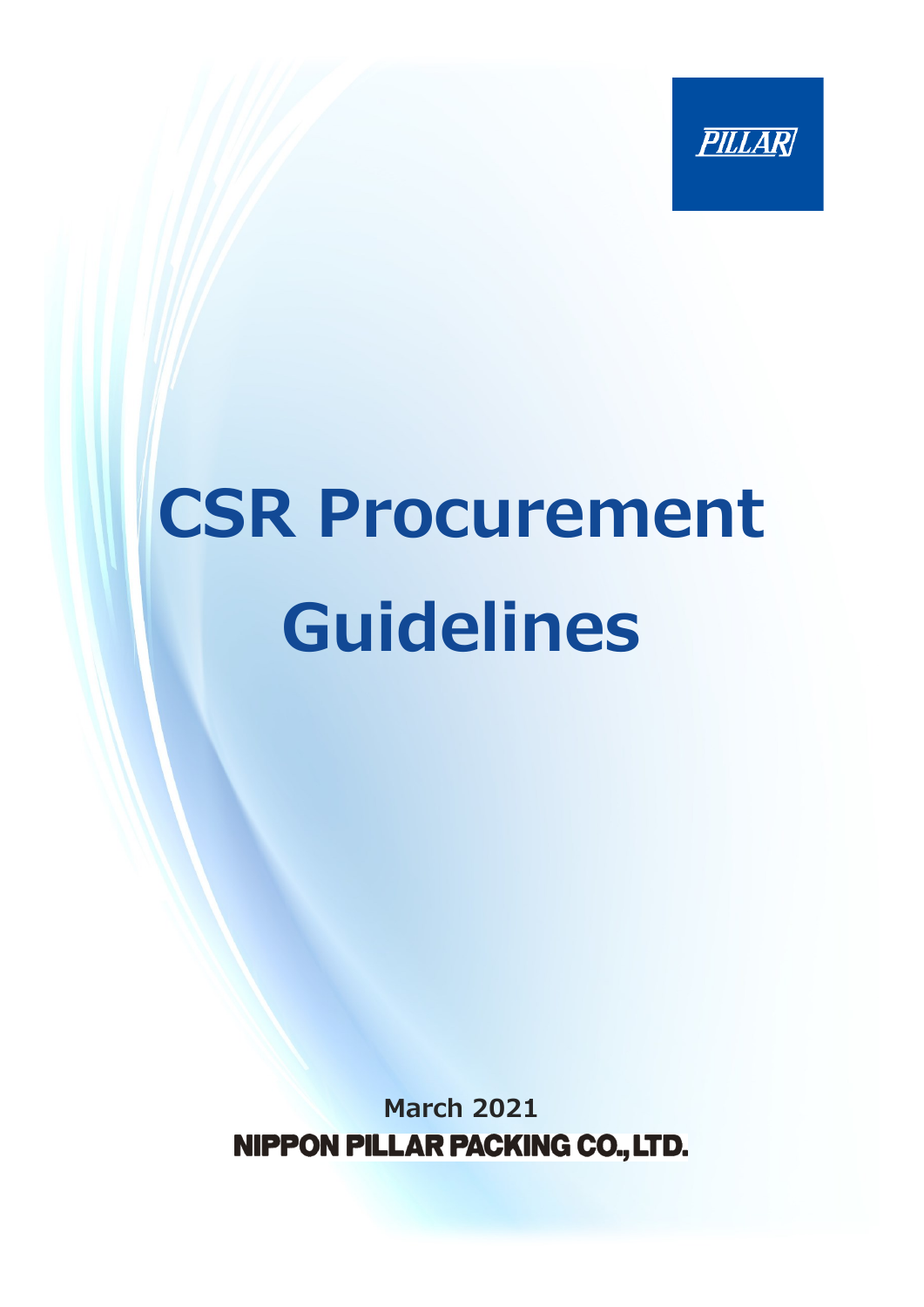

# **Index**

| I                                    | <b>Corporate Principles · Management Philosophy</b> 3                                                                                                                                                                                                                                                                                           |
|--------------------------------------|-------------------------------------------------------------------------------------------------------------------------------------------------------------------------------------------------------------------------------------------------------------------------------------------------------------------------------------------------|
| Щ                                    |                                                                                                                                                                                                                                                                                                                                                 |
| Ш                                    |                                                                                                                                                                                                                                                                                                                                                 |
|                                      | 1. Compliance                                                                                                                                                                                                                                                                                                                                   |
| a)<br>b)<br>C)<br>d)                 | Compliance with laws and regulations and social norms<br>Prohibition on giving and receiving of unethical benefits<br>Protection and management of intellectual property rights and confidential<br>information<br>(elimination of conflict minerals)                                                                                           |
| e)                                   | Labor                                                                                                                                                                                                                                                                                                                                           |
|                                      | 2. Human Rights                                                                                                                                                                                                                                                                                                                                 |
| a)                                   | Respect for human rights                                                                                                                                                                                                                                                                                                                        |
| b)                                   | Elimination of discrimination                                                                                                                                                                                                                                                                                                                   |
|                                      |                                                                                                                                                                                                                                                                                                                                                 |
| a)<br>b)<br>$\mathsf{C}$<br>d)<br>e) | Measures and initiatives to achieve reduction targets for $CO2$ emissions<br>Initiatives for voluntary inspection of chemical substances<br>Disseminating green procurement standards<br>Evaluating the status of initiatives and providing feedback on improvements<br>Compliance with international standards as well as laws and regulations |
|                                      | 4. Fair and equitable trading opportunities                                                                                                                                                                                                                                                                                                     |
| a)<br>b)                             | Evaluation criteria for supplier selection<br>Fair and equitable opportunities for new entrants                                                                                                                                                                                                                                                 |
| a)<br>b)                             | 5. Partnerships <b>communicates</b> and a series of a series of a series of a series of a series of a series of a series of a series of a series of a series of a series of a series of a series of a series of a series of a serie<br>Communication<br>Shared prosperity                                                                       |
| a)<br>b)<br>C)                       | 6. Health and Safety<br>Strengthening of BCP activities<br>Managing workplace risks<br>Hygiene control<br>7. Rejection of anti-social forces                                                                                                                                                                                                    |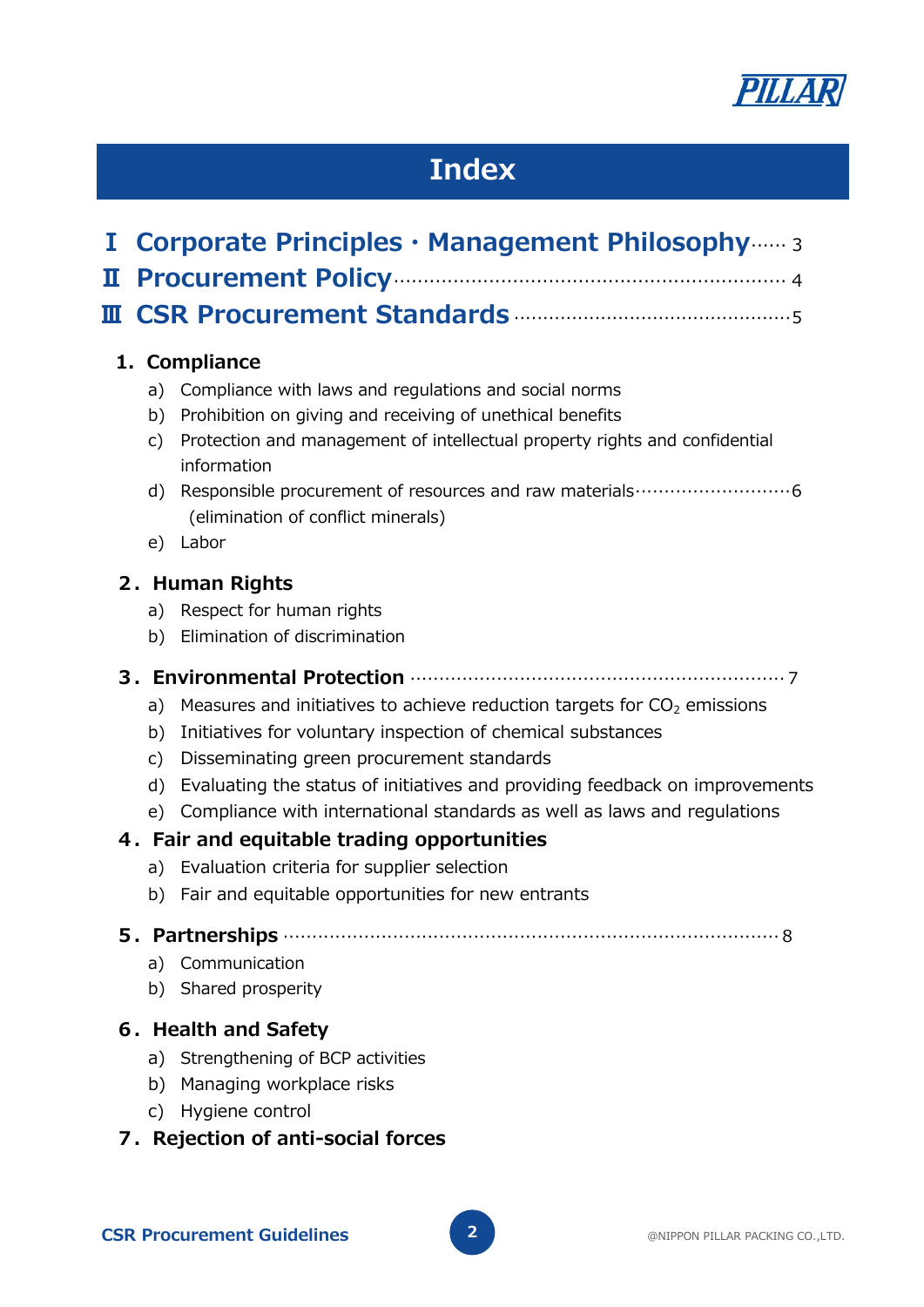

**Ⅰ Corporate Principles and Management Philosophy**

**Corporate Principles**

# Quality First Cooperation and Harmony Steady Research

**Management Philosophy**

- 1. To contribute to the creation of an earth with a pleasant living environment, and an affluent social climate.
- 2. To offer original, high-quality products, and strive to be a company that is essential to the customer.
- 3. To abide by legal and social norms, and engage in proper, sound business practices.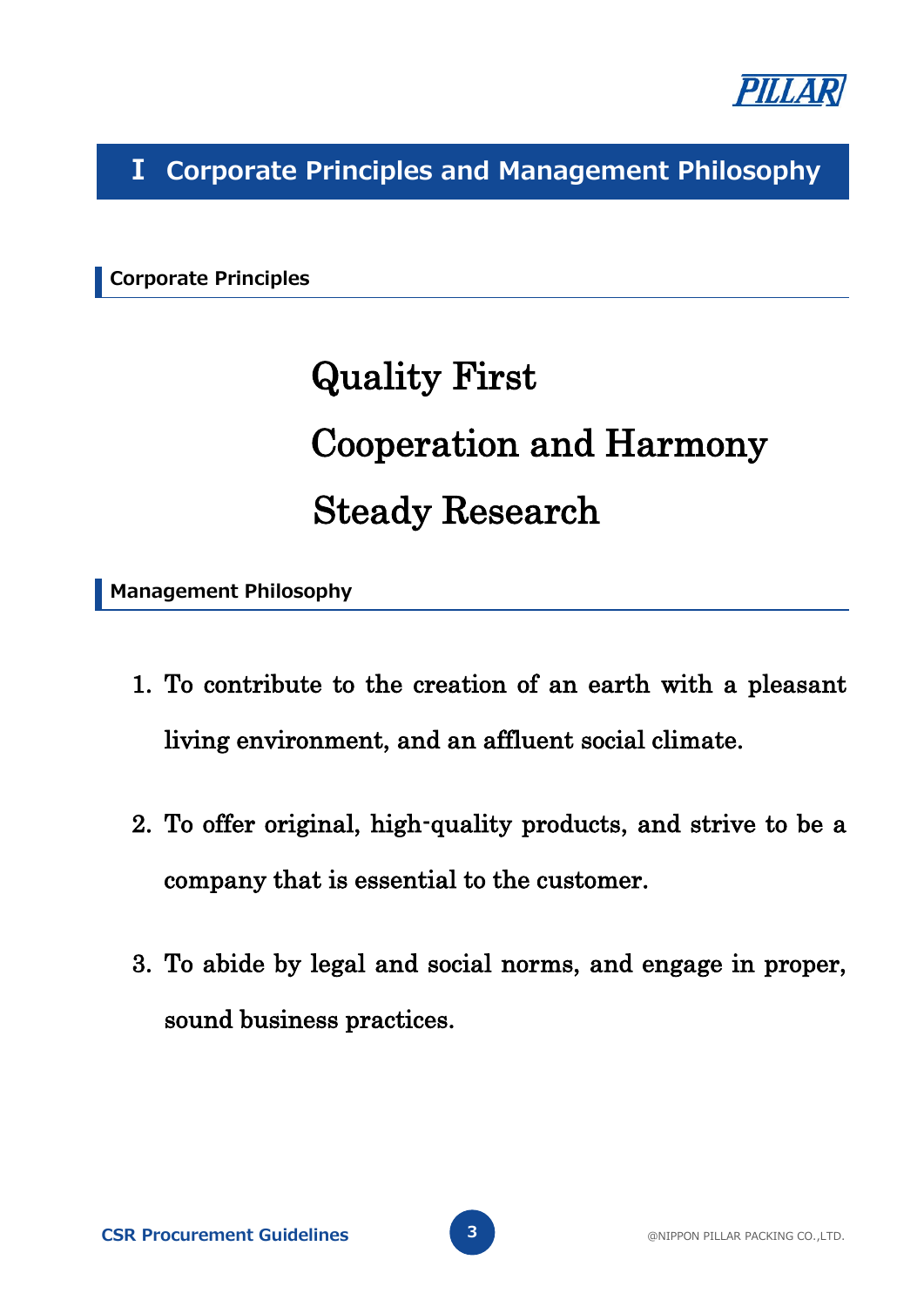

### **Ⅱ Procurement Policy**

In order to contribute to the emergence of a society committed to sustainability, we must accommodate the needs of society not only within our Group but also throughout the supply chain.

We therefore ask our suppliers to adhere to our Group Corporate Principles, Management Philosophy, and CSR initiatives and to support and accommodate our procurement policy. Our Group procures products and services according to the following seven policies.

Our Group procures products and services according to the following seven policies.

#### **1.Compliance**

 We shall comply with all relevant laws and regulations as well as social norms both domestically and internationally.

#### **2.Human rights**

We shall respect human rights in all our corporate operations.

#### **3.Environmental protection**

 We shall contribute to protection of the global environment through our purchasing operations.

#### **4.Fair and equitable trading opportunities**

 We shall provide fair and equitable trading opportunities according to the principles of free competition both domestically and internationally.

#### **5.Partnerships**

We shall endeavor to establish bonds of trust and strengthen our relationships with our business partners in a spirit of shared prosperity.

#### **6.Health and safety**

 We shall strive to prevent accidents and minimize the spread of infectious diseases while building a workplace environment in which all employees can work with greater peace of mind.

#### **7.Rejection of anti-social forces**

We shall reject any and all associations with anti-social forces and organizations.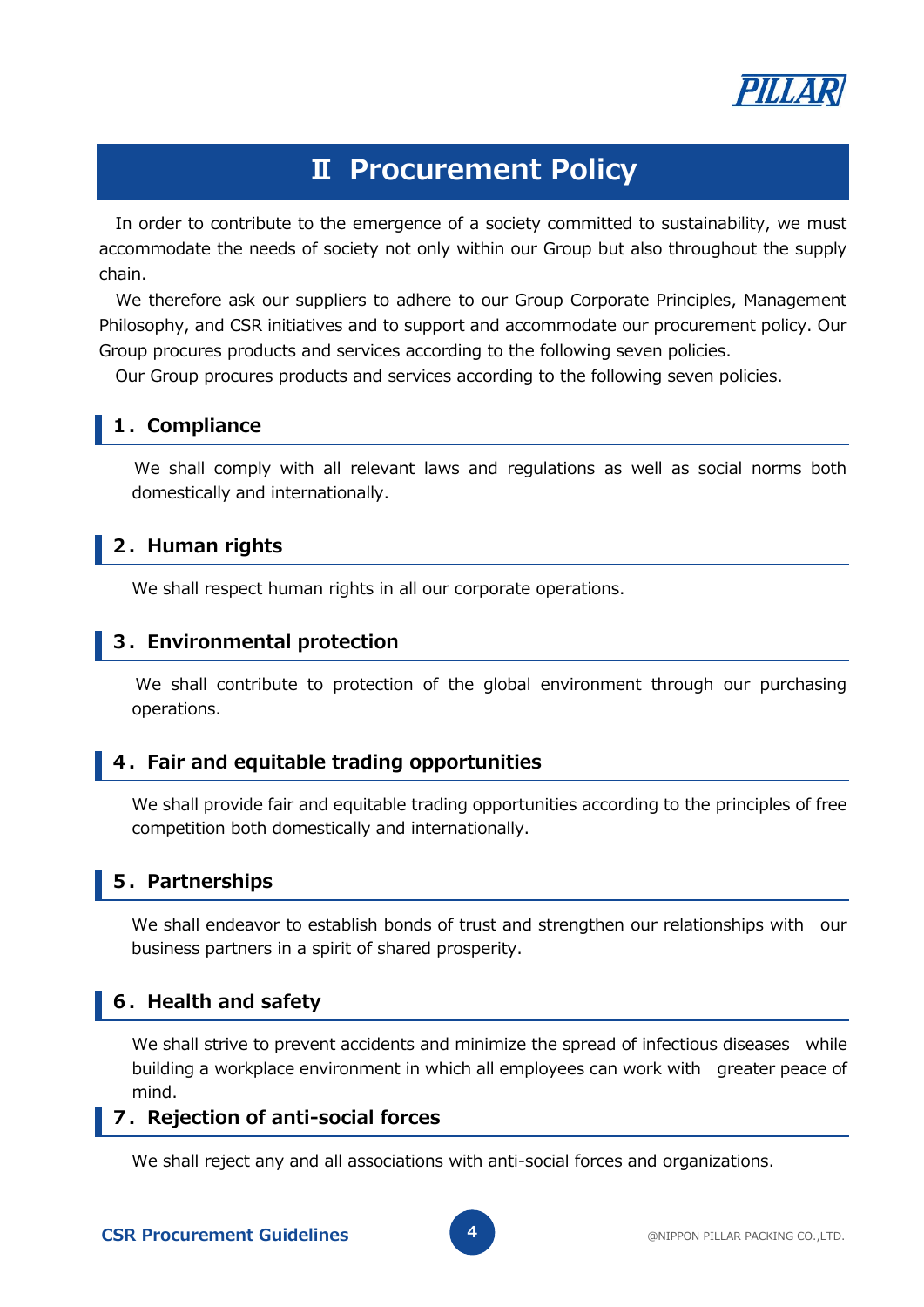

## **Ⅲ CSR Procurement Standards**

#### **1.Compliance**

#### **a) Compliance with laws and regulations and social norms**

- We shall conduct our corporate operations according to all relevant laws and regulations, social norms, and social conventions.
- We shall strive to act in accordance with all international laws as well as the local laws and regulations of the various countries in which we operate.

#### **b) Prohibition on giving and receiving of unethical benefits**

- We prohibit to give and/or receive any unethical benefit through business transactions.
- Employees shall not engage in illegal acts, pursue profits by unethical means, or act in an inexplicable or opaque manner.

#### **c) Protection and management of intellectual property rights and confidential information**

- Respect for and protection of intellectual property We shall respect the intellectual property rights of third parties and shall not use intellectual property in an illegal manner. Moreover, we shall manage our own intellectual property in an appropriate manner to ensure it is not used illegally.
- Management of confidential information We shall exercise strict internal control of all confidential information obtained through our corporate operations. In addition, we shall manage this information in an appropriate manner to ensure it is never disclosed to a third party without permission.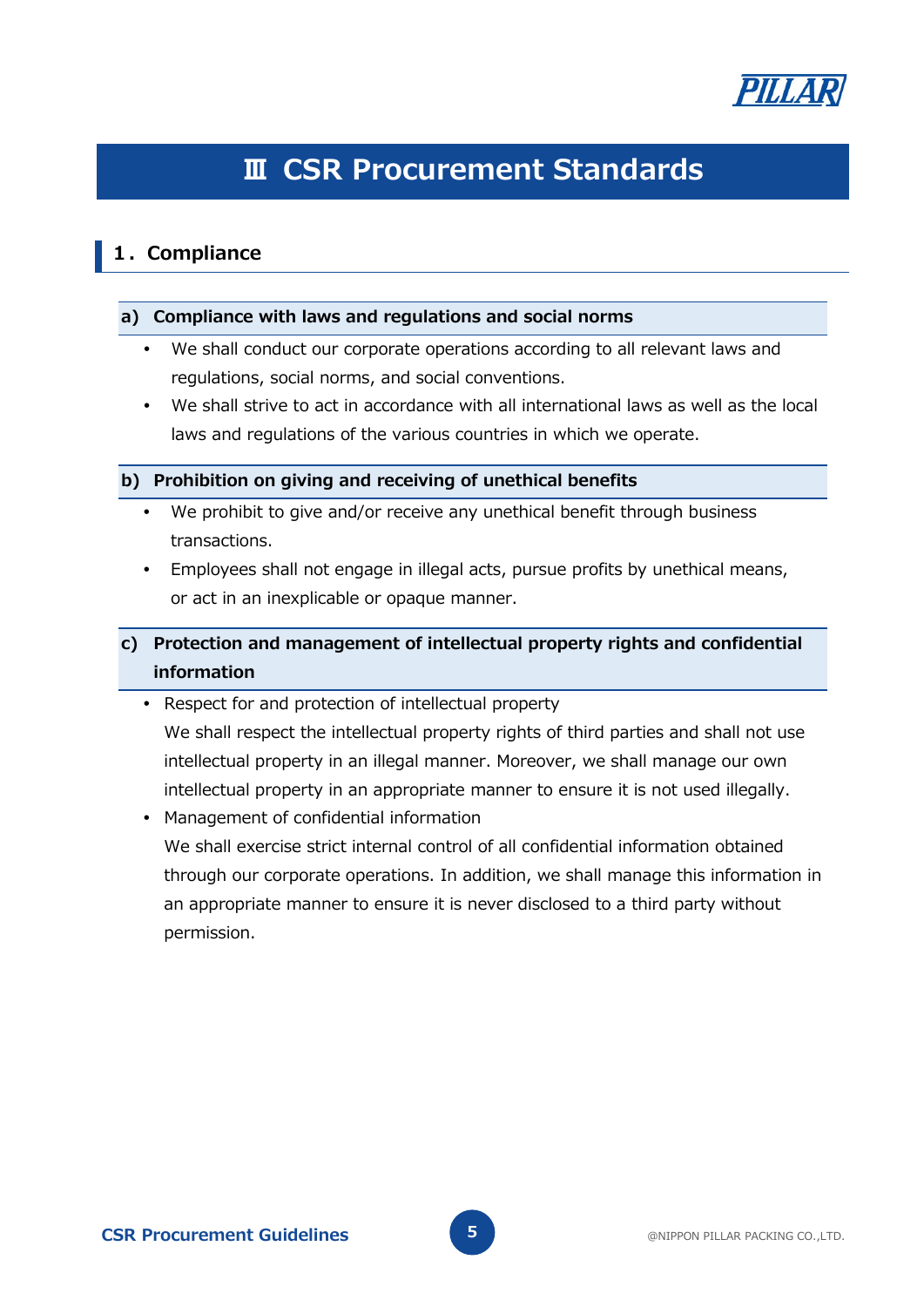

#### **d) Responsible procurement of resources and raw materials(elimination of conflict minerals)**

When procuring resources and raw materials, we shall consider the impact on local communities arising from the use of such raw materials, including conflict minerals\*, which can contribute to social problems related to human rights and the environment. \*Minerals extracted in the Democratic Republic of the Congo and neighboring countries that are known to fund armed rebels and engage in human rights violations in conflict areas.

#### **e) Labor**

#### Child labor

We forbid labor by children who have not attained working age according to the laws and regulations of the country or region in question.

Unfair labor practices

We shall never engage in forced labor.

We shall ensure that all labor is voluntary and that employees are free to leave. Moreover, all vocational training and apprenticeships shall be limited to the scope permitted by the applicable laws and regulations of the country in question.

 Freedom of association We shall respect the right of all employees to organize.

#### **2.Human rights**

#### **a) Respect for human rights**

We shall maintain a healthy working environment free from harassment and discrimination on the basis of nationality, race, ethnicity, beliefs, religion, gender, age, social status, physical characteristics, property, or place of birth.

#### **b) Elimination of discrimination**

In all employment situations (application, recruitment, promotion, compensation, right to receive education, granting of employment, wages, benefits, discipline, dismissal, retirement, etc.), we shall not discriminate on the basis of personal factors as protected by the applicable laws and regulations of each country with respect to race, ethnicity, nationality, religion, age, and gender and the like.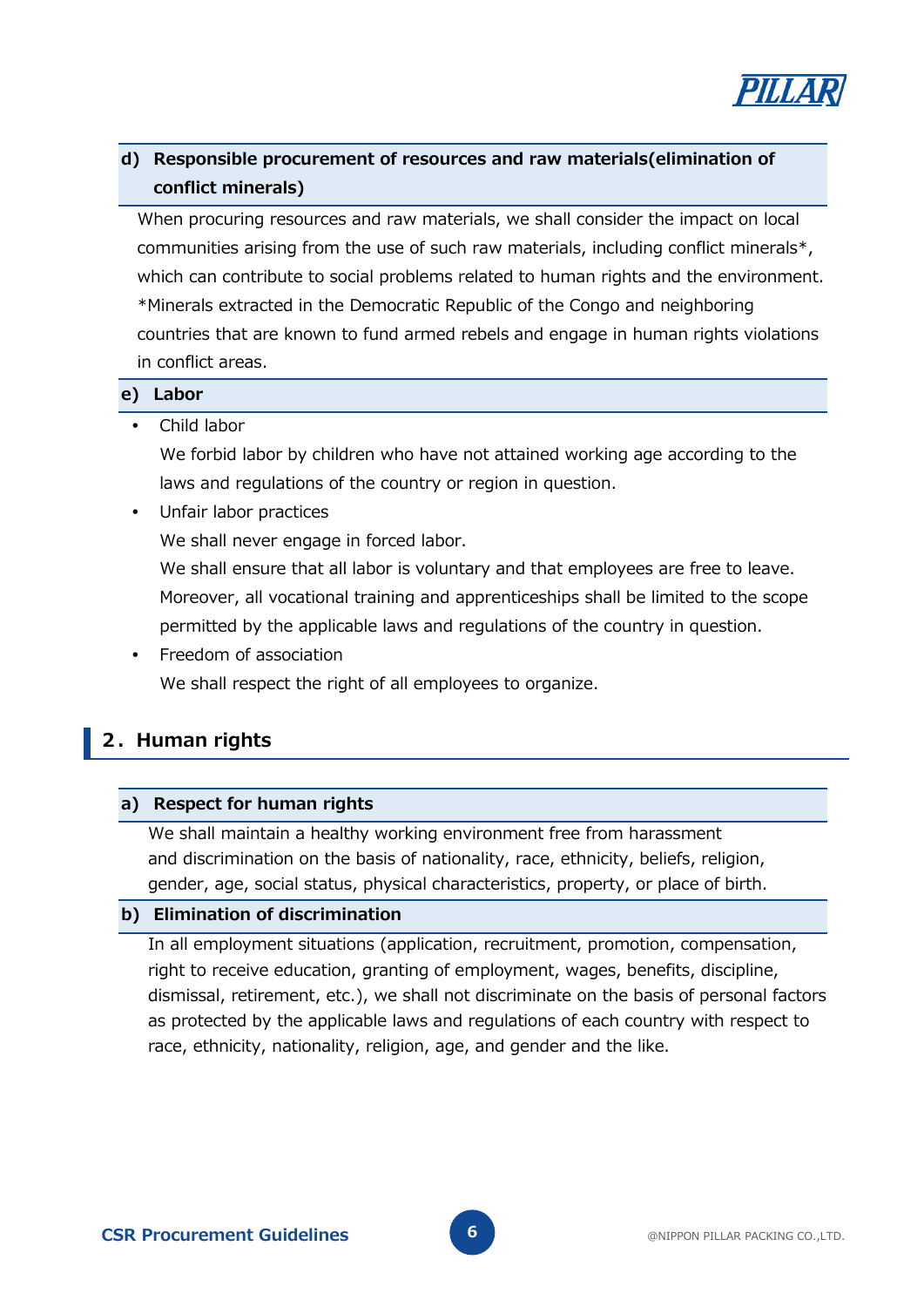

#### **3.Environmental protection**

#### **a) Measures and initiatives to achieve reduction targets for CO2 emissions**

With the recognition that protection of the global environment is the most important issue of common relevance to all human beings, we shall actively promote environmental initiatives as an essential condition of our corporate operations.

#### **b) Initiatives for voluntary inspection of chemical substances**

We shall take steps to improve our environmental performance and appropriately manage environmentally hazardous substances.

#### **c) Disseminating green procurement standards**

We shall formulate green procurement standards and communicate them to the manufacturing sites.

#### **d) Evaluating the status of initiatives and providing feedback on improvements**

We shall evaluate the status of our business partners' initiatives, provide feedback, and make an effort to suggest improvements.

#### **e) Compliance with international standards as well as laws and regulations**

We shall actively comply with ISO 14001, REACH regulations, RoHS directives, and other relevant standards.

#### **4.Providing fair and equitable trading opportunities**

#### **a) Evaluation criteria for supplier selection**

When selecting business partners according to the terms of our ISO 9001- and ISO 14001-based systems, we shall comprehensively consider our stance of continuous and active improvement with regard to price, quality, delivery date, and other factors, and with regard to our social responsibility initiatives related to environmental protection.

#### **b) Fair and equitable opportunities for new entrants**

We shall provide open, fair, and equitable opportunities for dealings with motivated and competitive business partners both inside and outside Japan.